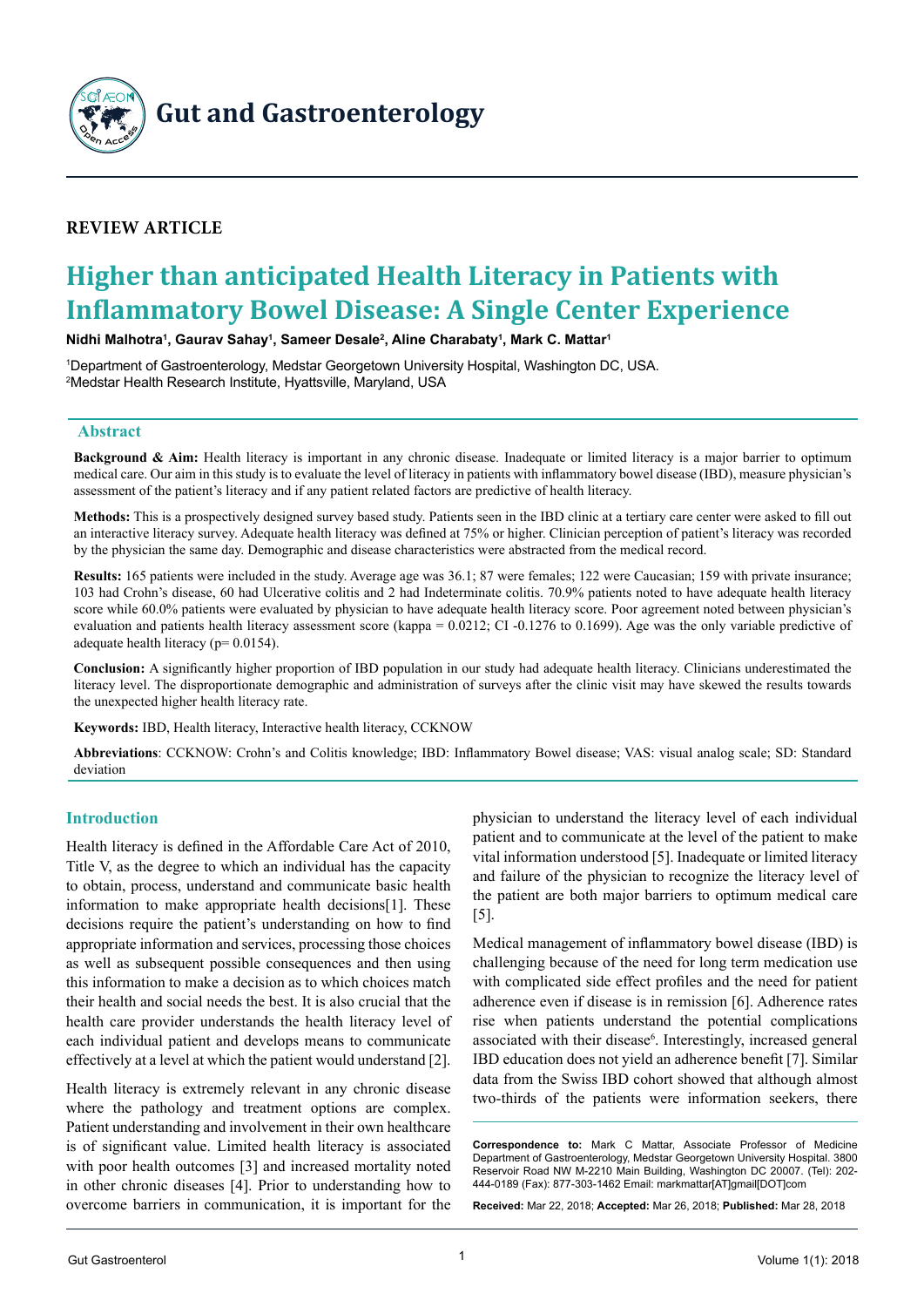was still a high degree of non-adherence among that group (OR 2.44; 95%CI: 1.34-4.41) [8]. A prospective study of patients with IBD identifying determinants of non-adherence to medication showed a direct correlation between patient– physician discordance and intentional non-adherence (OR = 1.59,  $p = 0120$ ) amongst other things [9].

Pediatric gastroenterologists at the University of California in San Diego looked at the transition readiness of children with IBD by assessing both functional (basic reading and writing skills to be able to understand and use health information) and interactive (more advanced cognitive and literacy skills to interact with health care providers and to interpret and apply information to changing circumstances) health literacy. They found that functional health literacy was indeed present in the majority of their patients (74%); however, only 11% of the children exhibited health literacy–related readiness for transition defined as adequacy in both functional and interactive health literacy [10].

#### **Aim**

Our goal in this study was to assess interactive health literacy in patients with IBD at a single center and compare this with the physician's assessment of the patient's literacy. In addition, we assessed patient-related factors that may predict adequate health literacy. We also evaluated the correlation between physicians' perception of patient literacy and the actual health literacy of the patient.

#### **Methods**

The study was registered and approved by the Medstar IRB prior to starting. Between December 2014 and May 2015, successive patients older than 18 years with a documented history of IBD who were seen in clinic at MedStar Georgetown University Hospital were recruited. They were asked to complete *a survey* on an electronic tablet immediately after their clinic visit. Exclusion criteria included diagnosis of IBD within 90 days, age less than 18 years, non-English speaking, and lack of consent. Clinician perception of patient's literacy was recorded by the physician who saw the patient in clinic. The physician was blinded to the patient's survey at the time of the clinic visit. The study was approved by the institutional review board at MedStar Georgetown University Hospital. Informed consent was obtained from all the patients prior to administering the survey.

Interactive health literacy was assessed using a 24-item abbreviated form of the Crohn's and Colitis Knowledge (CCKNOW) scale, which has been previously validated [11]. The interactive health literacy survey (total 300 points) measured personal health knowledge (200 points), general IBD knowledge (75 points) and relevant medical history (25 points). Examples of questions from the personal health knowledge are listed in [Table 1]. Interactive health literacy scores were then added and scaled from 1-100. An additional questionnaire measured patient's perception of their own self efficacy in their ability to perform tasks for disease selfmanagement on a 5 point Likert scale (100 points). Adequate health literacy was defined at 75% or higher.

Clinicians were asked to globally assess the health literacy of a given patient on a visual analogue scale (VAS). Clinicians were asked to select their level of agreement with the following statement, "My patient is able to obtain, process, and understand basic health information and services to make appropriate health decisions re: his/her inflammatory bowel disease," on the basis of the Institute of Medicine's<sup>2</sup> and Healthy People 2010 [12] definition of health literacy. This score was then converted on a scale of 1-100. Again, adequate literacy assessment was defined as 75% or higher. The evaluating physician was blinded to patient's responses on the survey. Both the physician and the patient filled out the survey immediately after the clinic visit was complete. Demographic and disease characteristics of the patients were abstracted from the electronic medical record.

#### **Statistical Methods**

All components of interactive health literacy were summarized using mean, median and standard deviation. Scores were analyzed both as continuous variables as well as dichotomized into adequate vs non adequate score; adequate score being 75% or higher as described earlier. The dichotomized variables are presented using median and inter quartiles (25th and 75th percentiles) and compared using non parametric Wilcoxon rank sum test or Kruskal Wallis test. Association between categorical variables is tested using Chi square test or fisher exact test for small cell sizes. Agreement between total patient literacy score and physician evaluation score is tested using sign rank sum test for paired differences. For dichotomized adequate vs non adequate groups, agreement was tested using Kappa statistic of agreement and the marginal proportions were compared using McNemar test.

#### **Results**

165 patients were included in the study. Demographic data is presented in [Table 2]**.** In summary, average age at the time of

| <b>Questions</b>                                                                                                      |  |  |  |
|-----------------------------------------------------------------------------------------------------------------------|--|--|--|
| What is the Illness you have?                                                                                         |  |  |  |
| What parts of your body are affected?                                                                                 |  |  |  |
| Who is your doctor for this illness? Name and correct spelling                                                        |  |  |  |
| What allergies do you have? Identify the correct medication and the specific allergic reaction                        |  |  |  |
| What medications are you on? Include the correct spelling, correct dose and regimen and know how the medication works |  |  |  |
| How do you know if the medication is working? List resolution of at least two symptoms or 2 specific things           |  |  |  |
| How do you know if you are sick? List at least three symptoms                                                         |  |  |  |
| Table 1: Relevant Research Health Knowledge Questionnaire                                                             |  |  |  |

**Table 1:** Relevant Personal Health Knowledge Questionnaire.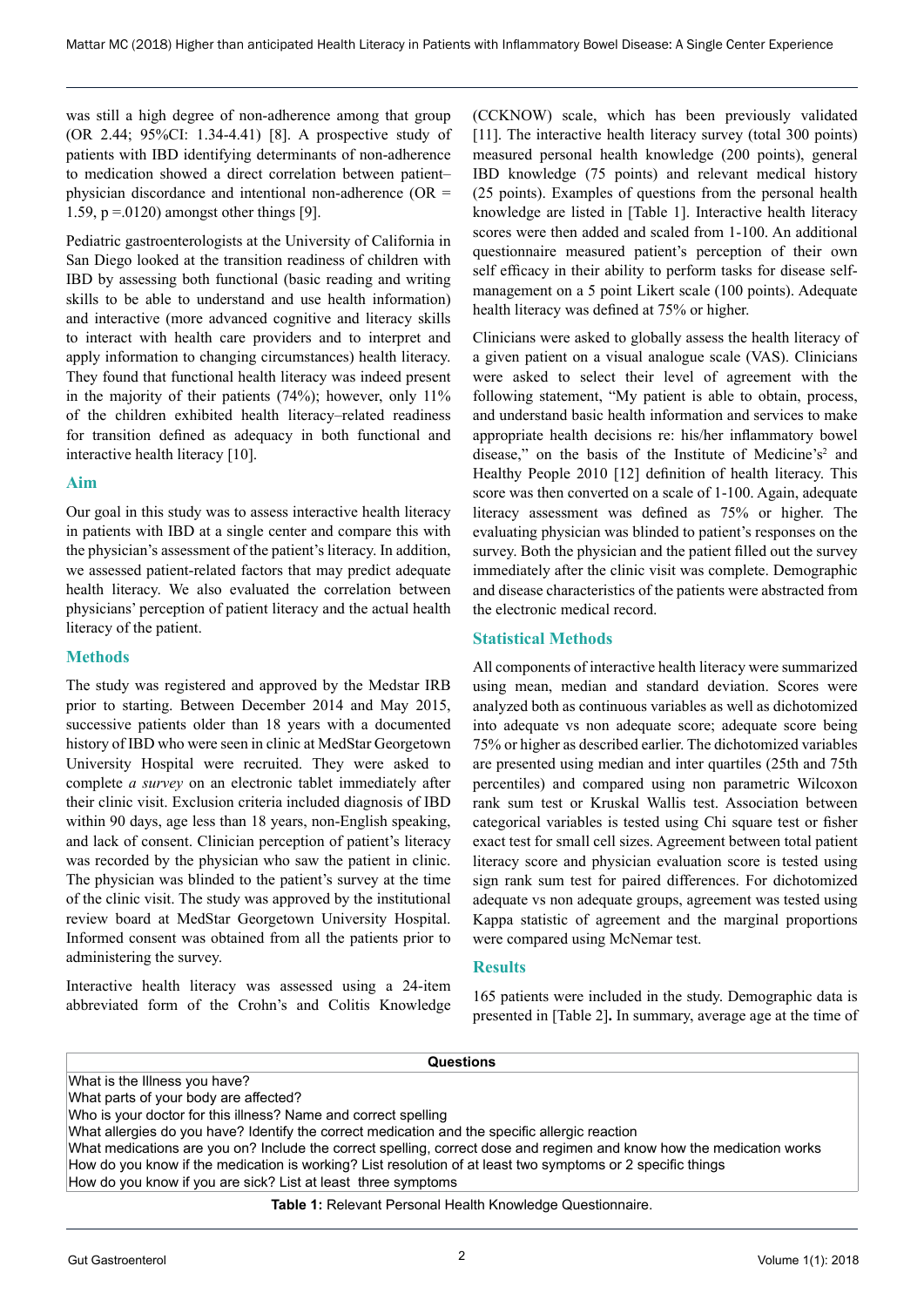| Age (years) <sup>a</sup>          | 36.1 (32; 18-81)                          | Race/Ethnicity % (n)                                    | Caucasian 79.93% (122)<br>African American 12.12% (20)<br>Hispanic 2.42% (4)<br>Asian 1.81% (3)<br>Other 9.96% (16)                |
|-----------------------------------|-------------------------------------------|---------------------------------------------------------|------------------------------------------------------------------------------------------------------------------------------------|
| Age at Diagnosis b                | $25.6 + 12.2$                             | Type of Disease % (n)                                   | Crohn's 62.42% (103)<br>Ulcerative Colitis 36.36% (60)                                                                             |
| Duration of Disease <sup>a</sup>  | $10.53(8; 0-46)$                          |                                                         | Indeterminate Colitis 1.21% (2)                                                                                                    |
| Gender % (n)                      | Male 47.27% (78)<br>Female 52.73% (87)    | Highest Education % (n)<br>$n = 110$                    | Less than High School: 0% (0)<br>Completed High School: 7.27%(8)<br>Completed College: 40.90% (45)<br>Graduate degree: 51.81% (57) |
| Family History % (n)<br>$n = 163$ | Yes 21.47% (35)<br>No 78.52% (128)        | Average Family Income (IRS<br>tax bracket)<br>$n = 106$ | 25%: 45.14% (29)<br>28%: 52.83% (56)<br>33%: 26.46% (17)<br>higher than 33%: 3.77% (4)                                             |
| Health Insurance % (n)            | Private 93.4% (159)<br>Medicare 6.36% (6) |                                                         |                                                                                                                                    |

a Mean (Median; minimum - maximum)

b Mean +/- SD

**Table 2:** Demographic data on the study patients (n=165).

survey was 36.1 (SD=13.5 years); average age at diagnosis was 25.6 (SD 12.2 years). About half were female (52.73%); 79.93% (122/165) were Caucasian. Crohn's diseases affected 62.42% (103/165) of participants 36.36% (60/165) with ulcerative colitis and 1.21% (2/165) with indeterminate colitis. Most of the patients (69.70%) had moderate to severe disease and the remaining 30.30% had mild to moderate disease at the time of first presentation; 93.4% (159/165) had private insurance.

# **Health Literacy Assessments**

Interactive health literacy assessment results are presented in [Table 3]. Adequate overall interactive health literacy was observed in 70.9% of the patients, while 97.58% of the patients had a perception of adequate self-efficacy. The majority of the patients demonstrated adequate literacy with general IBD knowledge (55.15%) and relevant medical history (91.52 %) but a smaller minority showed adequate literacy with specifically personal health knowledge (48.48%).

Age was the only variable predictive of adequate health literacy ( $p= 0.0154$ ) with the age group 25-34 with the highest median score of 81.5% compared to 76.7-78.0% in other age groups (p=0.0006). This held true even when literacy scores were separated into personal health knowledge (p=0.016), general IBD knowledge (p=0.0034) and relevant medical history (p=0.05). However, in terms of patient's perception of their own self-efficacy in managing disease, there was no statistically significant difference in the age groups (p=0.1818). None of the other demographic variables were associated with health literacy (p=0.58).

From the physicians' evaluations, 60.0% of the patients were understood to have adequate health literacy scores. Overall, poor agreement was noted between the physicians' evaluation and patients' overall health literacy assessment scores (kappa  $= 0.0212$ ; CI  $-0.1276$  to 0.1699) with the patients' literacy scores significantly higher than physicians' evaluation score by an average of 5.11% score (p<0.0001**).**

| <b>Percent Total Score</b>   | Frequency (n) | Percent (%) |  |  |
|------------------------------|---------------|-------------|--|--|
| < 75                         | 48            | 29.09       |  |  |
| $75+$                        | 117           | 70.91       |  |  |
| <b>Percent Self Efficacy</b> |               |             |  |  |
| < 75                         | 4             | 2.42        |  |  |
| $75+$                        | 161           | 97.58       |  |  |
| Physician Evaluation         |               |             |  |  |
| < 75                         | 66            | 40          |  |  |
| $75+$                        | 99            | 60          |  |  |

**Table 3:** Interactive Health Literacy Assessment results.

# **Discussion**

We present the largest study to date evaluating interactive health literacy in patients with IBD. Our patient population was mostly suburban, from a tertiary-care academic medical center in a major metropolitan city, Caucasian and with private insurance coverage. The total interactive literacy in our study was significantly higher than what has been noted in previous studies. This may be partly explained by the fact that the surveys were administered after the office visit. Querying the patients prior to the office visit would remove any education provided by the physician during the clinic visit. A study on health literacy in a pediatric IBD population did note adequate literacy in 74% of the patients, although their pediatric population had limited general IBD knowledge compared with our population (16% vs 55%)[10]. Interim data from Boston Medical Center revealed a limited health literacy in 38% of their patients, with sample size of 53 patients utilizing a validated short and basic 6-question survey [13]. Interestingly, a recently presented abstract in patients with IBD, no association was seen between patients' education level and the CCKNOW scores [14]. Studies in other chronic diseases have shown significantly less literacy as well: in patients with Hepatitis B only 11% were aware of risk of cirrhosis and 18% were aware of risk of liver cancer [15]; in patients with hypertension about 59% of the patients had inadequate or marginal literacy [16] In the same study of 114 patients with diabetes, 55% had inadequate or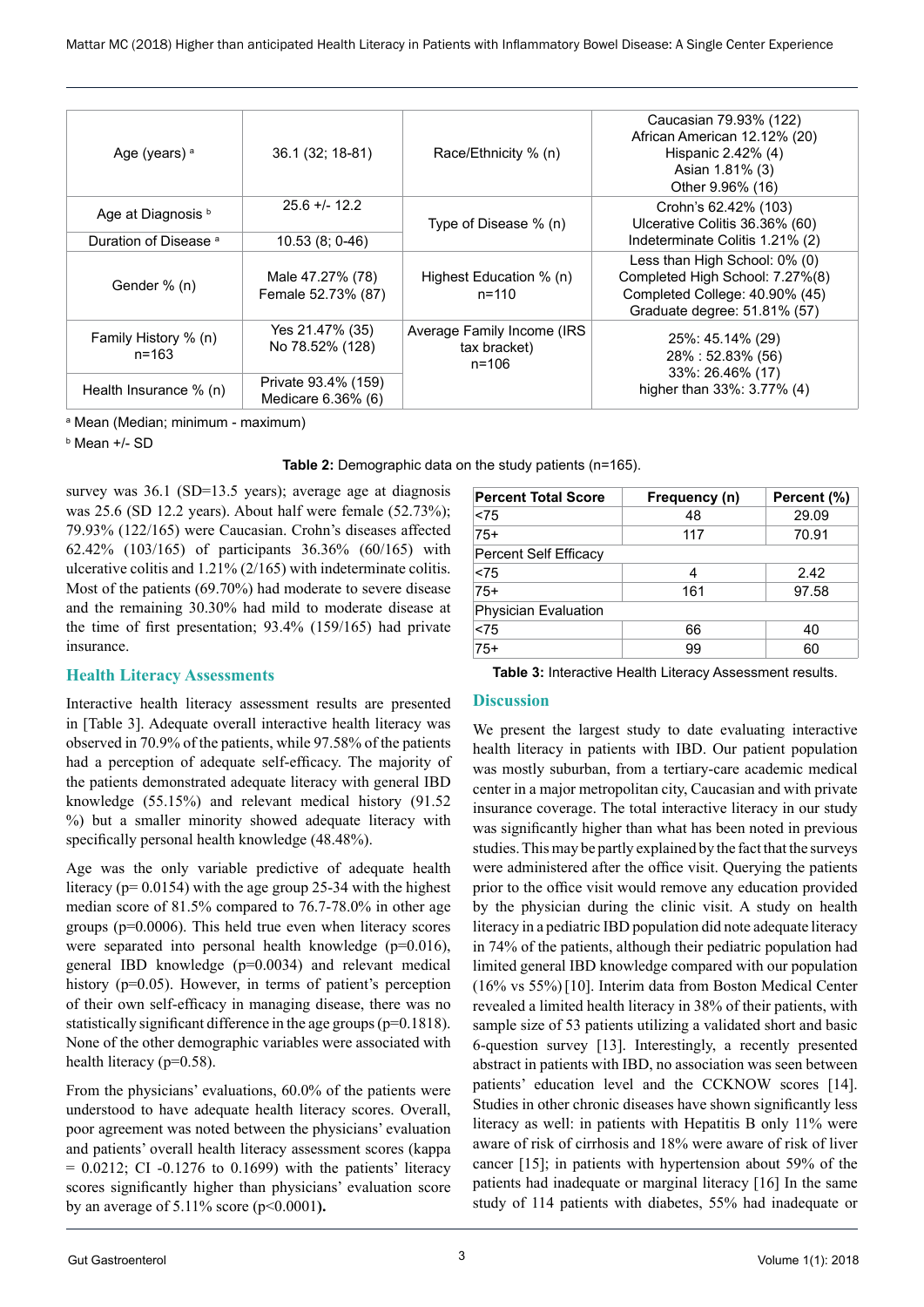marginal literacy [16]. Therefore, it is unclear if the skewed demographics of the population in our cohort led to higher literacy rates than previously seen.

Previous studies have shown that clinicians tend to over-estimate the literacy level of the patient [17]. In our study, however, there was poor correlation between physician assessment and actual literacy in that the physicians tended to underestimate the literacy level by an average of 5.11% (60% assessment by physician vs 70.9% actual). Patients had significantly higher scores on selfefficacy (97.58%), meaning that their own perception of being able to perform tasks related to the disease was quite high. This may be of significance in terms of better patient outcomes. Dahl and their group showed that higher knowledge scores were present amongst patients routinely seeing the same clinician [15] and patients with limited literacy are more likely to defer decisions to their physician [18] despite having interest in shared decision making [19]. This is important especially in IBD where shared decision making is needed for complicated decisions such as initiation of biologic therapy where the patient has to understand the risks of the therapy and the need to continue therapy even in remission [20].

Adequate literacy is of tremendous value not only for important end points such as disease related patient outcomes [21] and mortality [22], but also for other variables related to overall quality of life [23]. Inadequate literacy has been identified as an independent risk factor for re-hospitalization and readmission [24, 25]. Berkman, et al showed in a systematic review that poor health literacy was not only associated with poor ability to take medications appropriately and interpret labels, but also increased hospitalizations and greater emergency care use<sup>21</sup>. Limited health literacy was also associated with lower quality of life related to IBD, higher depression scores and poorer overall subjective health status [13]. Literacy also affects how patients perceive the quality of communication with their physician, as well as their own ability to respond to physician's use of patient centered approach [19]. In this study, patients with low literacy asked less medical questions and had significantly lower perception of participatory decision making [19]. A collaborative approach to shared decision-making is important as it improved health outcomes of common symptoms [26]. Understanding a patient's literacy is important on many different levels and affects outcomes regardless of physicians' involvement in educating the patient.

# **Conclusion**

There is little knowledge in the literature on how to educate health professionals in ways to enable their patients to selfmanage and understand their disease [27]. There is clearly a need for developing tools to measure health literacy and develop mediators for increasing interactive health literacy [21]. However, there continues to be a large discrepancy between how physicians assess their patient's literacy and actuality [17]. We look forward to more studies like this to objectively measure literacy in the IBD population utilizing more validated assessment tools and to eventually utilize this information to improve outcomes. [Figure 1]



**Figure 1:** Poor agreement between physician's evaluation and patient's health literacy assessment score kappa = 0.0212; CI -0.1276 to 0.1699.

# **Disclosures**

None for any of the authors. There is no conflict of interest for any of the authors.

#### **Writing assistance**

None

# **Author Contributions**

**Nidhi Malhotra:** Acquisition of data, analysis and interpretation of data, drafting of the manuscript, critical revision of the manuscript for important intellectual content.

**Gaurav Sahay:** Acquisition of data.

**Aline Charabaty:** analysis and interpretation of data, critical revision of the manuscript for important intellectual content, study supervision.

**Mark C. Mattar:** Study concept and design, analysis and interpretation of data, critical revision of the manuscript for important intellectual content, obtained administrative and technical support, study supervision.

# **References**

- 1. [http://www.cdc.gov/healthliteracy/.](http://www.cdc.gov/healthliteracy/)
- 2. Nielson Bohlman L, Panzer AM, Kindig DA (2004) Institute of Medicine Committee on Health literacy: a prescription to end confusion. USA Washington DC, *National academics press*. [[View Article\]](http://www.nejm.org/doi/full/10.1056/NEJM200503033520926)
- 3. Baker DW, Wolf MS, Feinglass J, Thompson JA (2008) Health literacy, cognitive abilities, and mortality among elderly persons. *J Gen Intern Med,* 23: 723-726. [\[View Article](https://www.ncbi.nlm.nih.gov/pmc/articles/PMC2517873/)]
- 4. Sudore RL, Yaffe K, Satterfield S, Harris TB, Mehta KM, et al. (2006) Limited literacy and mortality among elderly: the health, aging, and body composition study. *J Gen Intern Med,* 21:806- 812. [[View Article\]](https://www.ncbi.nlm.nih.gov/pubmed/16881938)